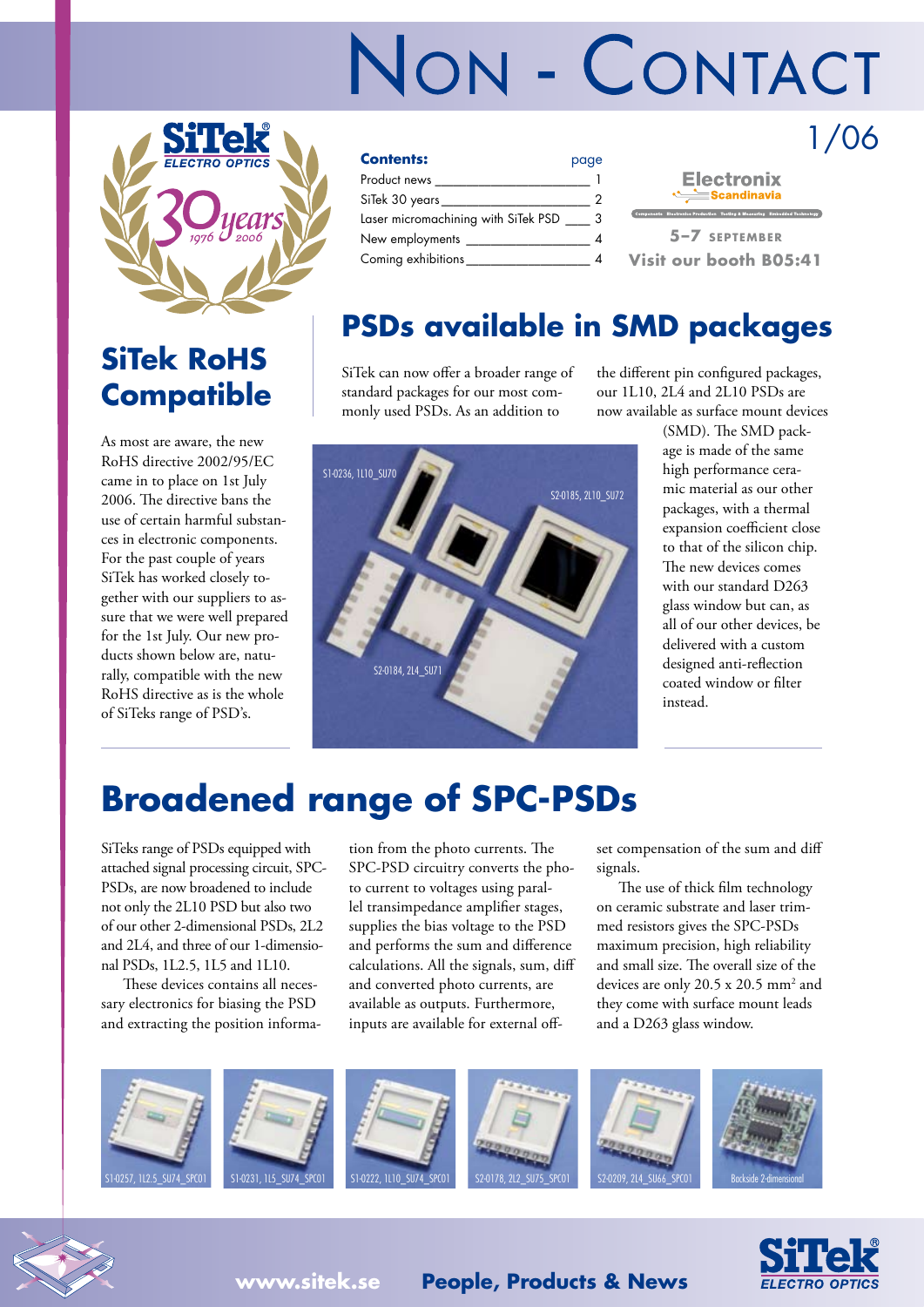

It's pretty much the dream of every graduate or undergraduate at a technical university – to open the door to a whole new way of thinking. Creating a new market. Be a true pioneer. Big words, but far from exaggerations. The modern PSDtechnology (Position Sensing Detector) is estimated to employ upwards of 5000 people worldwide, and generate a global turnover of somewhere between 4 and 5 billion SEK.



*The King of Sweden, Karl XVI Gustaf, congratulates the founders.*

#### *Early days*

When SiTek was formed on October 4th in 1976, PSD in itself was not a novelty. But reliable data from the devices, was. The founding concept behind SiTek was a modification to existing technology that allowed an 80% margin of error dwindle to 0.1%. With such an impressive debut, it is hardly surprising that the first couple of years were very prosperous. New PSD applications were continuously developed (among them the so-called triangulation or Optocatorsystem), and high-profile clients were racing each other trying to get on board. It didn't take long before SiTek outgrew the space allocated to them at the University. Bought outright by

## **After 30 years**

*After 30 years, the brainchild of Göran Pettersson and Lars Lindholm has grown into an established player on the optoelectronic market. Born of necessity at Chalmers University in 1976 (and creating a whole new avenue of technical applications), SiTek has managed to survive some hard times and evolve into a strong and profitable company both nationally and internationally.*

Ranginvest, the company relocated to a brand new custom-build facility with a modern clean room and a world of opportunities.

#### *Challenges overcome*

The real challenge came in the mid-80s, when the recession (coupled with the fact that the market was not ready) made SiTek have to fight the good fight. And they were victorious. Sold to the present owners (japanese Autex Inc) in 1989, it took only a few years more to turn things around and from 1993, it was full speed ahead. SiTek went from lab work to being an internationally accomplished company with distributors and agents all over the world. Before the century had turned to a new, the personnel and turnover were both quadrupled, and the manufacturing potential was increased by a factor of 8. Naturally, such things does not pass unnoticed and in 1999 SiTek was awarded The Company of the Year by Swedoptronics.



*In-house PSD manufacturing at SiTek.*



*SPC-PSD with integrated electronics.*

#### *The road ahead*

The award is not the only sign that SiTek is doing very well nowadays. For instance, they have received the highest possible credit rating by Dun & Bradstreet annually since the year 2000, patented an array of innovative technologies and released a number of new standard products, for example the worlds largest standard PSD (2L45). The client roster boasts companies, both large and small, all over the world in industrial fields as diverse as medical, process, space and electronics. The applications range from the nanometer scale in Atomic Force Microscopes up to the hundred meter scale when measurements on bridges and buildings are done.

At SiTek today, spirits are high as the company celebrates its 30th anniversary. "The most important asset is our dedicated personnel, with their great knowledge and enthusiasm", says Conny Nordin, Managing Director. "They have been and will be the key factor to our success and we are really looking forward to the next 30 years with confidence and pride".

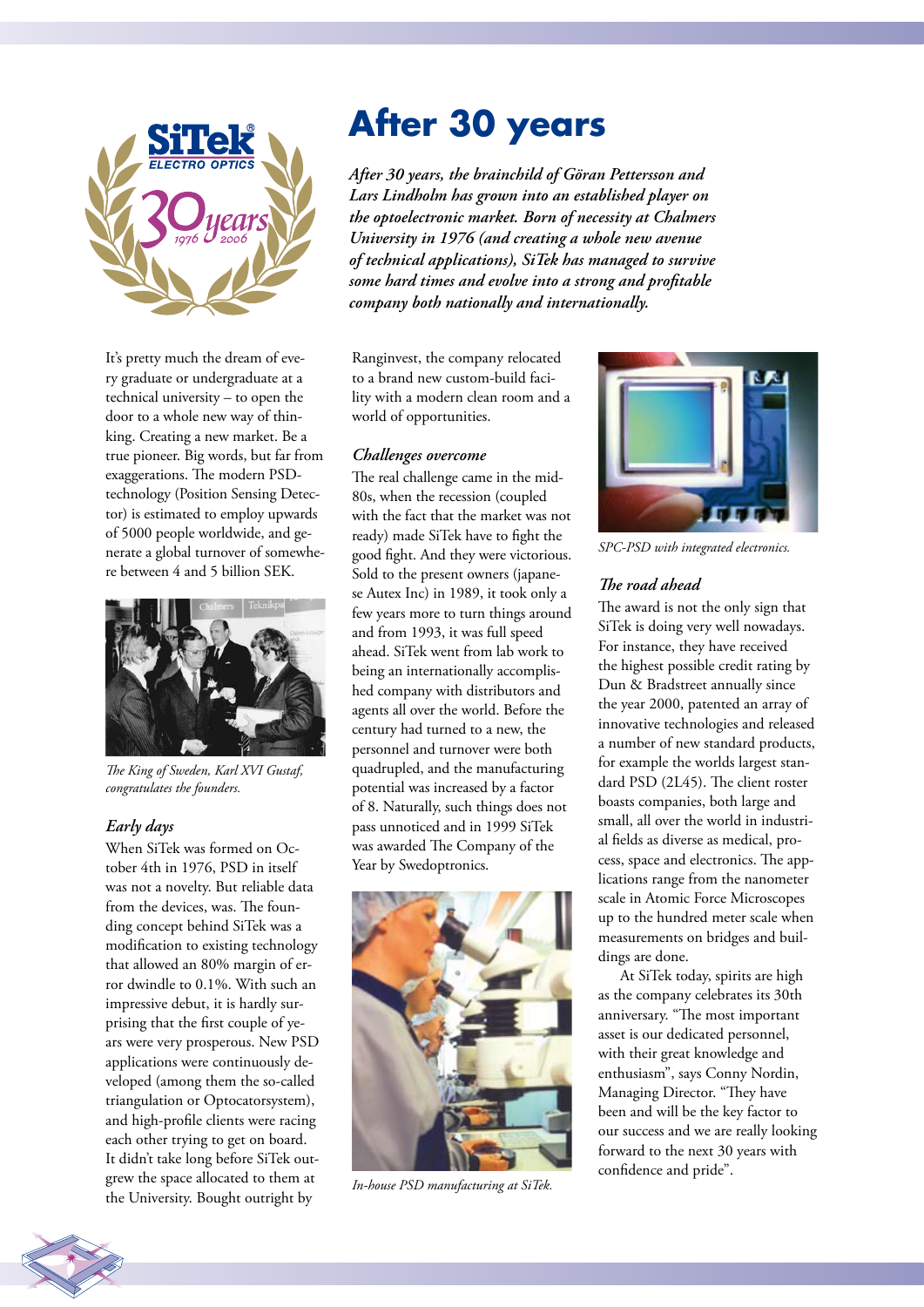*Laser micromachining has for the last few years been widely used in the industry. Among others the electronics industry has, with its ever lasting need for denser circuit board structures, adopted the technique to achieve high density interconnects as well as in laser marking.*



### **Outstanding laser micromaching technology uses PSD**

The most flexible micromachining systems use the so called direct writing technique. Here the laser beam is guided to the position of machining and hence, the heart of such a system is the laser deflection unit. With high speed and excellent accuracy it must, with great repeatability, guide the laser beam to exactly the right position at exactly the right time.

A laser deflection system is principally made out of a motor block with two scanners, angle mounted, each equipped with a mirror on their rotary axis. The laser beam is reflected by the first mirror towards the second mirror and then towards the XY-plane. By regulating the angle of both mirrors, any x and y position in the XY-plane of the working field can be reached. A closed loop regulation assures the accuracy of the system.



*Figure 1. Principle of direct writing using rotating mirrors.*

Since 1988 the Belgium company Newson Engineering NV has been working in the field of signal measurement and control engineering. Their experience found its way into a choice of high quality, leading edge products and in 2001 they patented the rhothor™ concept, setting revolutionary new standards in laser deflection.



*Figure 2. Newson Engineerings scanner unit rhothor™.*

In the rhothor™ scanner the mirror position measurement is done with a PSD. The SiTek PSD was chosen due to its good position resolution, excellent linearity and short response time. A LED or a laser is used as a light source. The light finds its way onto the PSD through a small hole in the rotor. When the rotor is turned, the projected light spot moves on the active surface of the PSD. This approach constitutes a flexible position measurement system. It is flexible because the angular range

and resolution can be set by choosing the right PSD-size and location.

If a larger angular measurement range is required, one can use a PSD with a larger active length or place the PSD closer to the rotating axis. The angular measurement resolution can be increased by simply using a smaller PSD or enlarging the distance between the PSD and the rotating axis. The concept also enables a resolution improvement without reducing the angular range of the scanner if multiple PSDs and LEDs are used.

The PSD based solution is not only flexible but enables the fact that laser machines equipped with a rhothor™ laser deflection system raises both its speed and its accuracy. In fact, rhothor™ beam deflection systems are more than two times faster than the common moving magnet beam deflection systems and consume less than a third of their power.

So next time you take a look at a circuit board and realize that the microvias actually are thinner than a human hair, give SiTek a thought. Possibly the manufacturing has been guided by a PSD from SiTek.

*For more information about rhothor™ visit www.rhothor.com*